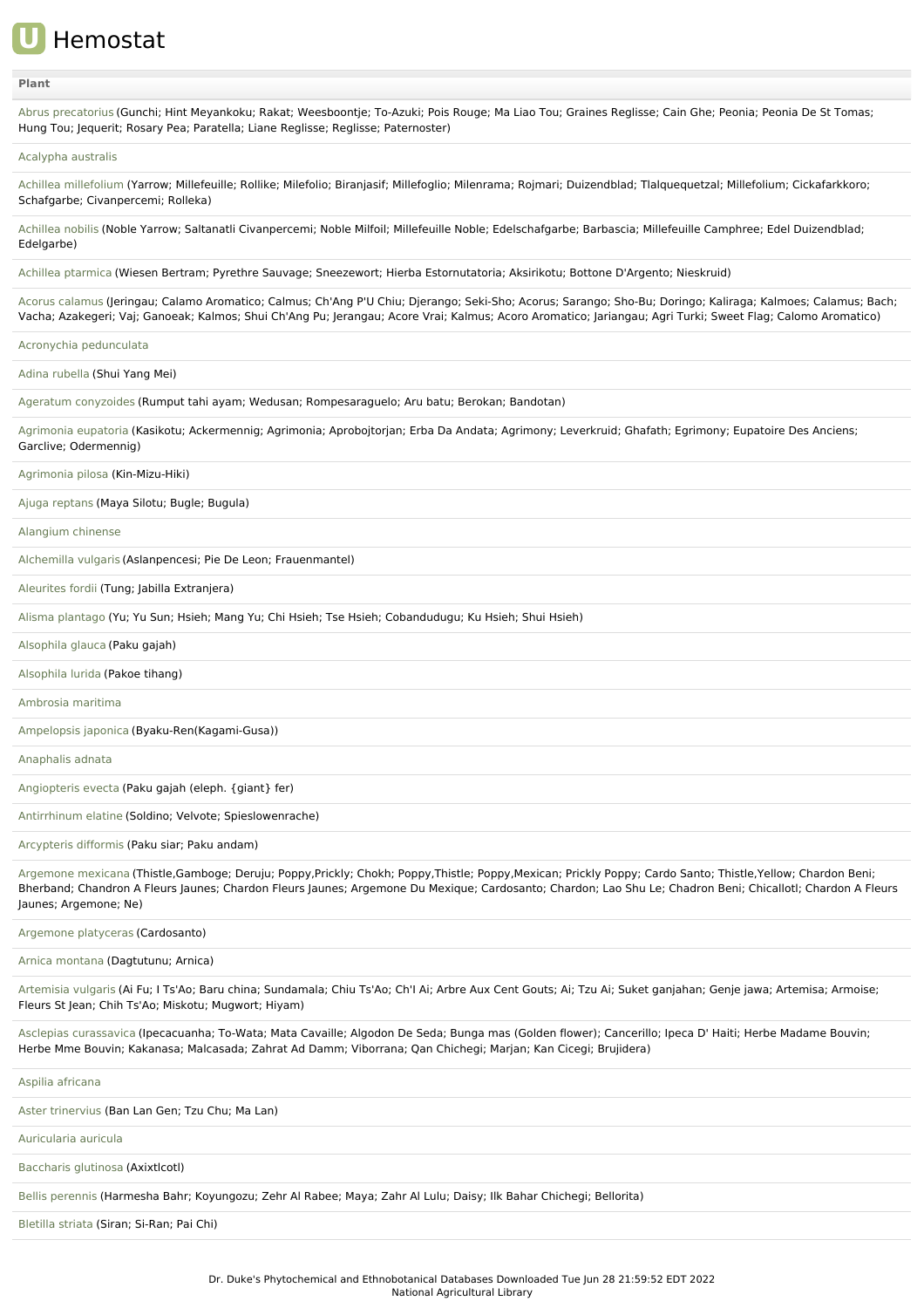**Plant**

Blighia [unijugata](file:///phytochem/ethnoPlants/show/7045)

[Boehmeria](file:///phytochem/ethnoPlants/show/1605) nivea (Ortie Blanche; Ramie; Ch'U Ma; Rami-rami; Madame Parquet; Rami)

[Boerhaavia](file:///phytochem/ethnoPlants/show/7620) paniculata

Brownea [grandiceps](file:///phytochem/ethnoPlants/show/2945)

[Brownea](file:///phytochem/ethnoPlants/show/144) latifolia

[Bryophyllum](file:///phytochem/ethnoPlants/show/483) pinnatum (Suru bebek; Seringin; L'Ane Blanc; Bruja; Bunitiris; Febrivier; Daun sejuk; Loup-Garou; Feuilles Loup-Garou; Ganti batang; Tope-Tope; Z'Herbe Mal Tete; Sanglou; Yerba Bruja; Loup Garou; Sedingin; Feuilles Sorcier; Kerenchong; Higuey)

[Bumelia](file:///phytochem/ethnoPlants/show/7621) retusa

[Bupleurum](file:///phytochem/ethnoPlants/show/27) falcatum (Kyushu-Saiko; Misima-Saiko; Ch'Ai Hu)

[Byrsocarpus](file:///phytochem/ethnoPlants/show/485) coccineus (Awennade)

[Caesalpinia](file:///phytochem/ethnoPlants/show/2171) sappan (Verzino; Sechang; Soo Mook; Tjatjang; Brasilete; Su Fang Mu; Setjang; Sepang; Soga jawa)

Callicarpa [pedunculata](file:///phytochem/ethnoPlants/show/1450)

Capsella [bursa-pastoris](file:///phytochem/ethnoPlants/show/2288) (Pan Y Quesillo; Shepherd'S Purse; Chi Ts'Ai; Kees Al Rai'Y; Coban Cantasi; Ti Mi Ts'Ai; Nazuna)

Castanea [mollissima](file:///phytochem/ethnoPlants/show/5940)

[Catharanthus](file:///phytochem/ethnoPlants/show/3327) roseus (Adorna Patio; Fleur Des Meres; Coneja; Catalana; Soldier'S Palm; Rattanjot; Cangrejera; Dominica; Libertine; Mujer Vegana; Periwinkle; Fleurs Des Roches; Gezayir Benefshesi; Madagascar Periwinkle; A'In Al Bazzun; Flor Boba; Chawa Pshila)

Ceanothus [americanus](file:///phytochem/ethnoPlants/show/1246) (Ceanoto; Wild Snowball; Ceanote; Redroot; Sackelblume; Amerikaanse Ceanothus; New Jersey Tea; Ceanothe)

Cedrela [chinense](file:///phytochem/ethnoPlants/show/4618)

[Celosia](file:///phytochem/ethnoPlants/show/34) cristata (Urf Al Deek; Makhmar; Rebha mangsor; Djawer hajam; Djawer kotok; Boenga tali; Keito; Chi Kuan; Khoroz Ibigi; Rara ajam)

Cephaelis [ipecacuanha](file:///phytochem/ethnoPlants/show/1371) (Ipeka; Altim Koku; Ipecac; Tokon)

[Ceriops](file:///phytochem/ethnoPlants/show/8141) tagal (Tengar)

Cibotium [barometz](file:///phytochem/ethnoPlants/show/428) (Kou Chi; Penawar; Penawar jambi)

Cirsium [japonicum](file:///phytochem/ethnoPlants/show/6803)

Cistus [ladaniferus](file:///phytochem/ethnoPlants/show/2982) (Girit Ladeni; Jara; Ladanum)

[Citrullus](file:///phytochem/ethnoPlants/show/2177) lanatus (Shuti; Raggi; Melon D'Eau; Yang Ch'I Kua; Han Kua; Hsi Kua; Water Melon; Watermelon; Semongka; Patilla; Qarbuz)

Citrus [aurantium](file:///phytochem/ethnoPlants/show/38) (Kuang Chu; Orange Sure; Naranjo Amargo; Oranger; Bergamot; Ch'Eng; Coolie Orange; Chin Ch'Iu; Z'Orange Sure; Turunc; Naranja Agria; Naranja De Babor; Orange; Hua Chu Hung)

Clematis [drummondi](file:///phytochem/ethnoPlants/show/7622)

Cnicus [benedictus](file:///phytochem/ethnoPlants/show/2437) (Mubarek Diken; Chardon Beni; Blessed Thistle; Cardo Santo; Derga Peroza; Ash Sherka Al Mubaraka)

Cnicus [segetum](file:///phytochem/ethnoPlants/show/1143)

[Commelina](file:///phytochem/ethnoPlants/show/162) coelestis

[Commelina](file:///phytochem/ethnoPlants/show/163) diffusa

[Commiphora](file:///phytochem/ethnoPlants/show/2692) molmol

[Croton](file:///phytochem/ethnoPlants/show/2997) draco

Curcuma [domestica](file:///phytochem/ethnoPlants/show/884) (Safran De St Domingue; Haridra; Turmeric; Safran Des Indes; Safran Du Pays; Ukon; Olena; Yu Chin; Kurkuma Uzum; Safron Du Pays)

[Curcuma](file:///phytochem/ethnoPlants/show/3366) longa (Kakoenji; Kondin; Temu kunyit; Kunyit; Ukon; Renet; Oendre; Tius; Temu kuning; Kunir; Rame; Kunir bentis; Koenjet; Goeratji)

Cyathula [achyranthoides](file:///phytochem/ethnoPlants/show/7623)

Cycas [revoluta](file:///phytochem/ethnoPlants/show/6709) (Penawar djambe; Tie Shu Ye; Ch'Ien Nien Tsao; Wan Sui Tsao; Sotetu; Wu Lou Tzu)

[Cynoglossum](file:///phytochem/ethnoPlants/show/1640) officinale (Hound'S Tongue; Radix Cynoglossum; Kopekdili; Cinoglosa; Lengua De Perro)

[Daemonorops](file:///phytochem/ethnoPlants/show/3004) draco (Dragon'S Blood; San Dragon; Drakenblodes)

[Delphinium](file:///phytochem/ethnoPlants/show/2791) consolida (Hezaren)

[Dichondra](file:///phytochem/ethnoPlants/show/6419) repens

[Dicliptera](file:///phytochem/ethnoPlants/show/3847) japonica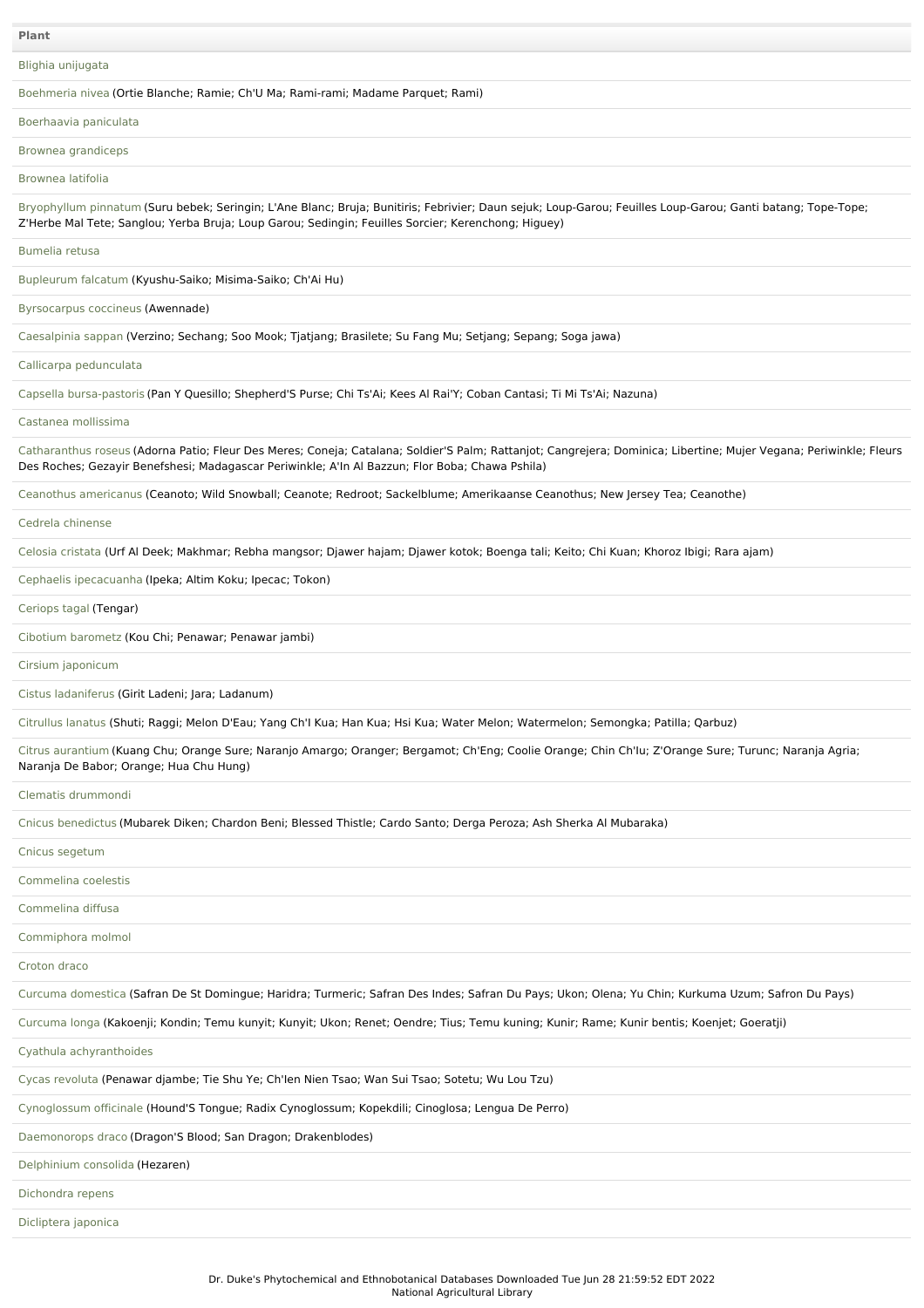[Dipsacus](file:///phytochem/ethnoPlants/show/1456) asper (Hsii Tuan; Chieh Ku)

Echinops [dahuricus](file:///phytochem/ethnoPlants/show/310) (Lou Lu)

[Eclipta](file:///phytochem/ethnoPlants/show/1193) alba (Daun dakelin; Keremek hutan; Urang-aring; Li Ch'Ang; Rumput migus; Ubat rambut panjang (long-hair)

Eclipta [prostrata](file:///phytochem/ethnoPlants/show/311) (Takasaburo)

[Elephantorrhiza](file:///phytochem/ethnoPlants/show/4935) elephantina

[Equisetum](file:///phytochem/ethnoPlants/show/1115) arvense (Horsetail; Prele; Chieh Hsu Ts'Ao; Equiseto Menor; Thanab Al Khail; Wen Ching; Cola De Caballo; Vara De Oro; Sugina; Atkuyrugu; At Quyroughi; Kilkah Asb)

[Equisetum](file:///phytochem/ethnoPlants/show/1195) bogotense (Yerba Del Platero)

[Equisetum](file:///phytochem/ethnoPlants/show/4987) hiemale

[Equisetum](file:///phytochem/ethnoPlants/show/3023) hyemale (Tokusa; Mu Tsei; Buyuk Atkuyrugu; Shavegrass)

Erigeron [canadensis](file:///phytochem/ethnoPlants/show/3024) (Mawi Pire Otu; Kanaryaotu; Thwail Ath Theeb; Canada Fleabane)

[Erigeron](file:///phytochem/ethnoPlants/show/3025) pusillus

[Erithalis](file:///phytochem/ethnoPlants/show/8224) fruticosa

Erodium [cicutarium](file:///phytochem/ethnoPlants/show/6191) (Donbaba; Alfilerillo De Pastor; Saatotu; Bakhitry)

[Eucalyptus](file:///phytochem/ethnoPlants/show/2105) globulus (Okaliptus; Eucalipto; Eucalyptus; Eucalypt)

[Eupatorium](file:///phytochem/ethnoPlants/show/1439) odoratum (Guerit Tout; Guerit Vite; Langa-Chata; Eupatoire; Zaraguey; Rompezaraguey; Langi-Chatte; Mata Finca; Niquibey; Langue A Chatte)

[Eupatorium](file:///phytochem/ethnoPlants/show/1666) perfoliatum (Waterdost; Hempweed; Wasserdost; Eupatorio; Tse Lan; Bonesset; Thoroughwort; Indian Sage; Eupatoire Perfoliee)

[Eupatorium](file:///phytochem/ethnoPlants/show/3939) triplinerve (Daun panahan; Daun perasman)

[Euphorbia](file:///phytochem/ethnoPlants/show/3548) humifusa (Ti Chin)

[Euphorbia](file:///phytochem/ethnoPlants/show/2541) sp (Memeya Quauhnahuacense; Euphorbes; Memeya Ocopetlayucense; Warwort; Yxpapachca; Um Hlonhlo; Isihlehle; Golondrina)

Excoecaria [cochinchinensis](file:///phytochem/ethnoPlants/show/6511) (Daun sambang daging; Daun remek daging)

Faramea [occidentalis](file:///phytochem/ethnoPlants/show/7624) (Clavito; Cafetillo)

Ficus [benghalensis](file:///phytochem/ethnoPlants/show/318) (Bengal Inciri Agaci)

Galium [aparine](file:///phytochem/ethnoPlants/show/1274) (Cleavers Goosegrass; Cleever; Zhu Yang Yang; Kaz Yogurtotu; Hashishat Al Af'A; Grateron; Hedge Clivers; Cleavers; Gia Mara; Amor De Hortelano)

[Galium](file:///phytochem/ethnoPlants/show/1275) verum (Cleavers,Common; Caille Lait; Khitharah; Galio; Baqlat Al Laban; Gaillet Jaune; Yogurtotu)

[Gardenia](file:///phytochem/ethnoPlants/show/2124) florida (Chien Chi; Shan Hei Chih; Hung Chih Tzu; Chih Tzu; Mu Tan; Hsien Chi; Shan Chih Tzu; Yueh Tao; Huang Chih Tzu)

Geranium [maculatum](file:///phytochem/ethnoPlants/show/3042) (Benekli Turnagagasi; Cranesbill)

Geranium [robertianum](file:///phytochem/ethnoPlants/show/3044) (Fortchete Do Diale; Herb Robert; Hierba De San Roberto; Herba Ruperti; Turnagagasi; Erva De Sao Roberto)

Geranium [sanguineum](file:///phytochem/ethnoPlants/show/3045) (Kanitiri; Gotsgnad)

Geum [dryadoides](file:///phytochem/ethnoPlants/show/2022) (She Han; She Hsien; Lung Hsien)

[Glochidion](file:///phytochem/ethnoPlants/show/909) concolor

[Gnaphalium](file:///phytochem/ethnoPlants/show/3050) dioicum (Kediayagi)

[Gossypium](file:///phytochem/ethnoPlants/show/510) arboreum (Cotonnier Des Indes; Algodon; Cotonnier)

[Gossypium](file:///phytochem/ethnoPlants/show/185) herbaceum (Ku Pei; Pamu; Qoten; Ku Chung; Cotton Herbace; Algodoeiro; Mu Mieng; Ts'Ao Mien; Loka; Pamuk; Cotonnier Blanc; Algodonero)

Guarea [guidonia](file:///phytochem/ethnoPlants/show/6780) (Cabirma; Bois Rouge)

[Gymnacranthera](file:///phytochem/ethnoPlants/show/12156) sp

[Gynura](file:///phytochem/ethnoPlants/show/7625) ovalis

Gynura [pinnatifida](file:///phytochem/ethnoPlants/show/3056) (San Ch'I; Chin Pu Huan; Shan Ch'I)

Gynura [segetum](file:///phytochem/ethnoPlants/show/1153)

[Haematoxylum](file:///phytochem/ethnoPlants/show/1687) campechianum (Kampes Agaci; Campeche; Logwood; Campechier; Bois Campeche; Palo De Campeche)

[Hamamelis](file:///phytochem/ethnoPlants/show/443) virginiana (Amerika-Mansaku; Chin Lu Mei; Virginischer Zauberstrauch; Carpe; Virginische Toverhazelaar; Hamamelis; Trilopo; Pistachier Noir; Witch Hazel)

Heimia [salicifolia](file:///phytochem/ethnoPlants/show/1954)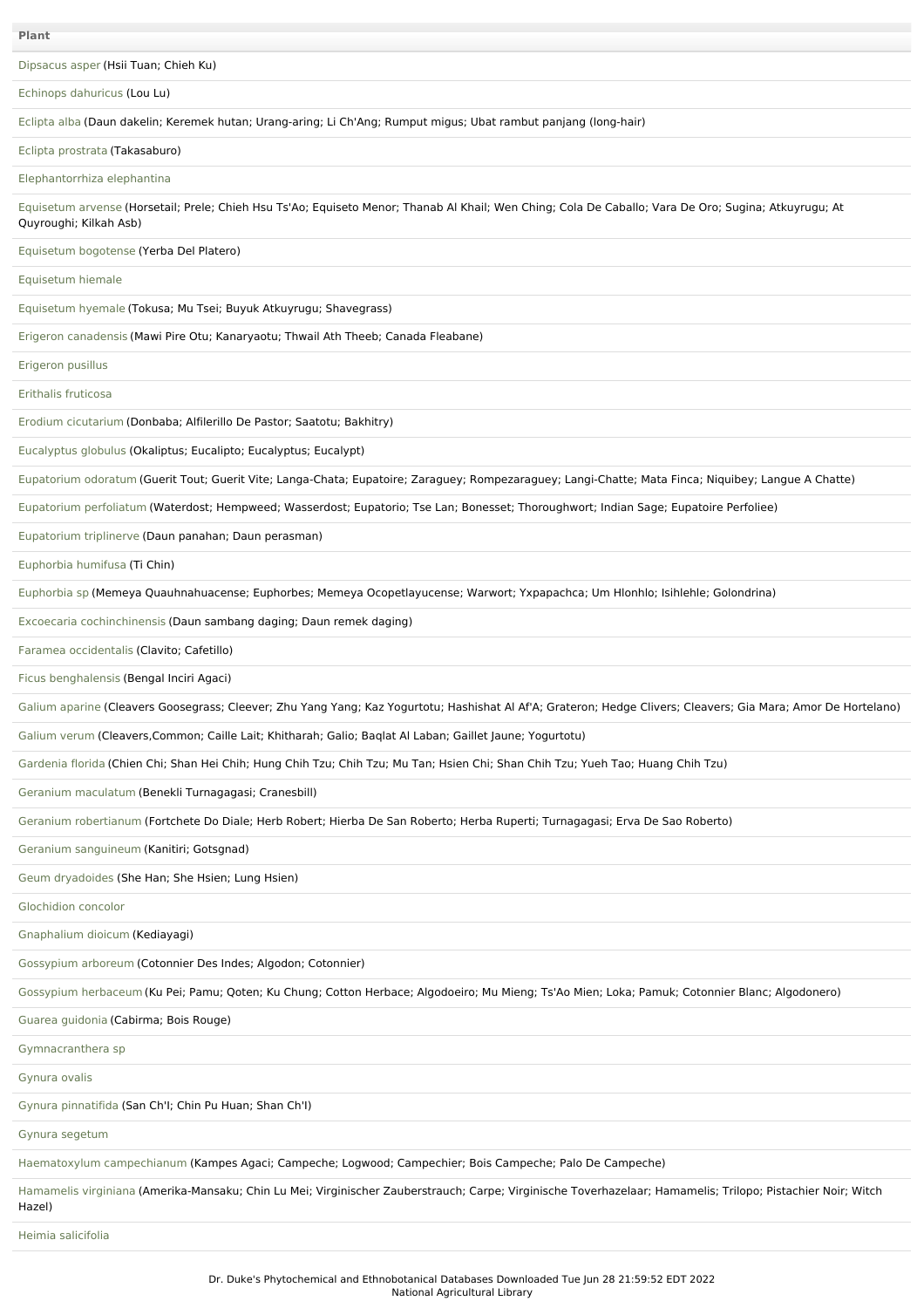[Hernandia](file:///phytochem/ethnoPlants/show/2011) peltata (Bengkak; Brendala; Buah keras laut (Seashoe...); Mata ikan; Baru laut (Seaside Hibiscus))

Hibiscus [rosa-sinensis](file:///phytochem/ethnoPlants/show/190) (Bussoge; Feuilles Choublak; Shoe-Black; Rose Of China; Khatmah Siniyah; Woro-wari; China Rose; Bunga raya (Big flower); Cayena; Ch'Ih Chin; Cin Gulu; Fu Sang; Gumamela; Ru Sang; Jih Chi; Chu Chin)

[Hibiscus](file:///phytochem/ethnoPlants/show/1914) syriacus (Mu Chin; Mukuge; Jih Chi)

[Hibiscus](file:///phytochem/ethnoPlants/show/513) tiliaceus (Majagua; Coton Marron; Baru; Mahaut Franc; Demajagua; Mahaut; Waru; Coton Mahaut; Grand Mahaut)

[Hieracium](file:///phytochem/ethnoPlants/show/3905) pilosella (Habichtskraut; Vellosilla; Sahinotu)

Hydrastis [canadensis](file:///phytochem/ethnoPlants/show/1286) (Goldenseal; Hidrastis; Golden Seal)

[Hydrocotyle](file:///phytochem/ethnoPlants/show/7626) bonariense

[Hypericum](file:///phytochem/ethnoPlants/show/3555) sampsonii

Imperata [cylindrica](file:///phytochem/ethnoPlants/show/1442) (Alalang; Mao Chen; Kambengang; Pai Mao; Mao Ken; Bai Mao Gen; Tigaya; Hilalang; Lalang; Ilalang; Mah Chow Kin; Alang-alang)

Ipomoea [pescaprae](file:///phytochem/ethnoPlants/show/929)

[Jatropha](file:///phytochem/ethnoPlants/show/193) curcas (Pinon De La India; Pinon; Feuilles Medecinier; Physic Nut; Purging Nut; Jarak; Grand Medicinier; Jarak budeg; Jarak belanda; Medicinier Beni; Tuba; Nanyo-Aburagi)

[Juglans](file:///phytochem/ethnoPlants/show/446) regia (Ceviz Agaci; Hu T'Ao; Hu Tao; Guz; Ch'Iang T'Ao; Jawiz; Joz; Qoz; Hei T'Ao; Nogal)

[Juniperus](file:///phytochem/ethnoPlants/show/194) sabina (Kara Ardic; Sabina; Savine)

Justicia [pectoralis](file:///phytochem/ethnoPlants/show/934) (Herbe Au Charpentier; Yerba Carpintero; Carpintero; Z'Herbe Au Charpoentier; Curia)

[Krameria](file:///phytochem/ethnoPlants/show/3075) triandra (Rhatany; Ratanya)

[Lamium](file:///phytochem/ethnoPlants/show/3077) album (Hsu Tuan; Deadnettle; Beyaz Ballibaba; Ortiga Muerta)

[Lantana](file:///phytochem/ethnoPlants/show/70) camara (Mina Shajary; Dona Ana; Lantana; Herbe A Ronces; Dona Sanica; Cariaquito Colorado; Bonbongnin; Sauge Des Montagnes; Herbe A Plomb; Ptisoleil; Z'Herbe A Plomb; Bonbonnier; Yalan Chay; Dar Mina; Dona Anita; Tembelekan; Dona Sanita)

Larix [decidua](file:///phytochem/ethnoPlants/show/2211) (Avrupa Melezi; Terebintina)

[Lecythis](file:///phytochem/ethnoPlants/show/5718) ollaria

[Ligusticum](file:///phytochem/ethnoPlants/show/699) wallichii

[Limonium](file:///phytochem/ethnoPlants/show/3086) vulgare (Kunduzotu; Rosemary,Marsh; Acelga Silvestre)

[Linaria](file:///phytochem/ethnoPlants/show/3087) elatine (Speedwell,Female; Liblab Ahrash)

[Lindera](file:///phytochem/ethnoPlants/show/6856) sericea (Wu Chang; Tiao Chang)

Lippia [scaberrima](file:///phytochem/ethnoPlants/show/7627)

[Liquidambar](file:///phytochem/ethnoPlants/show/1715) formosana (Pai Chiao Hsiang; Feng Jen; Feng; Feng Hsiang Chih; Feng Tzu Kuei)

[Lithospermum](file:///phytochem/ethnoPlants/show/339) erythrorhizon (Murasaki)

[Loropetalum](file:///phytochem/ethnoPlants/show/5397) chinense

Lucuma [glycyphloea](file:///phytochem/ethnoPlants/show/3090)

Luffa [aegyptiaca](file:///phytochem/ethnoPlants/show/1464) (Serviette Des Pauvres; Pu Kua; Lifka; Servilleta Del Pobre; T'Ien Ssu Kua; Torchon; Man Kua; Ssu Kua; Liane Torchon; Leaf; Musu; T'Ien Lo)

Lychnis [grandiflora](file:///phytochem/ethnoPlants/show/1721) (Chien Hung Sha; Chien Ch'Un Lo)

Lysiloma [latisoliqua](file:///phytochem/ethnoPlants/show/7628) (Taverneau)

[Lysimachia](file:///phytochem/ethnoPlants/show/3095) vulgaris (Grande Lysimaque; Loosestrife; Yellow Loosestrife; Lisimaquia Amarilla; Wederik; Gold Felberlich; Lisimaquia; Mazza D'Oro)

Mallotus [oppositifolius](file:///phytochem/ethnoPlants/show/4852)

[Mangifera](file:///phytochem/ethnoPlants/show/1503) indica (Mamuang; Merpelam; Manga Agaci; Anbah; Pelem; Mango; Mangot; An Lo Kuo; Manguier; Mangga; Manga; Mangot Fil)

[Melochia](file:///phytochem/ethnoPlants/show/2501) villosa

[Metaplexis](file:///phytochem/ethnoPlants/show/3471) stauntonii (P'O P'O Chen Hsien Pao; Yang Chio Ts'Ai; Chio P'Iao; Yang P'O Nai; Lo Mo)

[Metrosideros](file:///phytochem/ethnoPlants/show/1731) albiflora

Mikania [micrantha](file:///phytochem/ethnoPlants/show/3472) (Liane Francois; Uahkoxiu)

[Monarda](file:///phytochem/ethnoPlants/show/2471) didyma (Beebalm; Monarde Ecarlate; Scarlet Monarda; Bee Balm; Monarde Tee; The D'Oswego; Scharlakenrode Monarde; Pennsylvanische Thee; Oswego Tea)

[Monarda](file:///phytochem/ethnoPlants/show/4650) punctata (Spotted Beebalm; Spotted Bee Balm; Manarde Ponctuee; American Horsemint; American Horesmint; Monarda)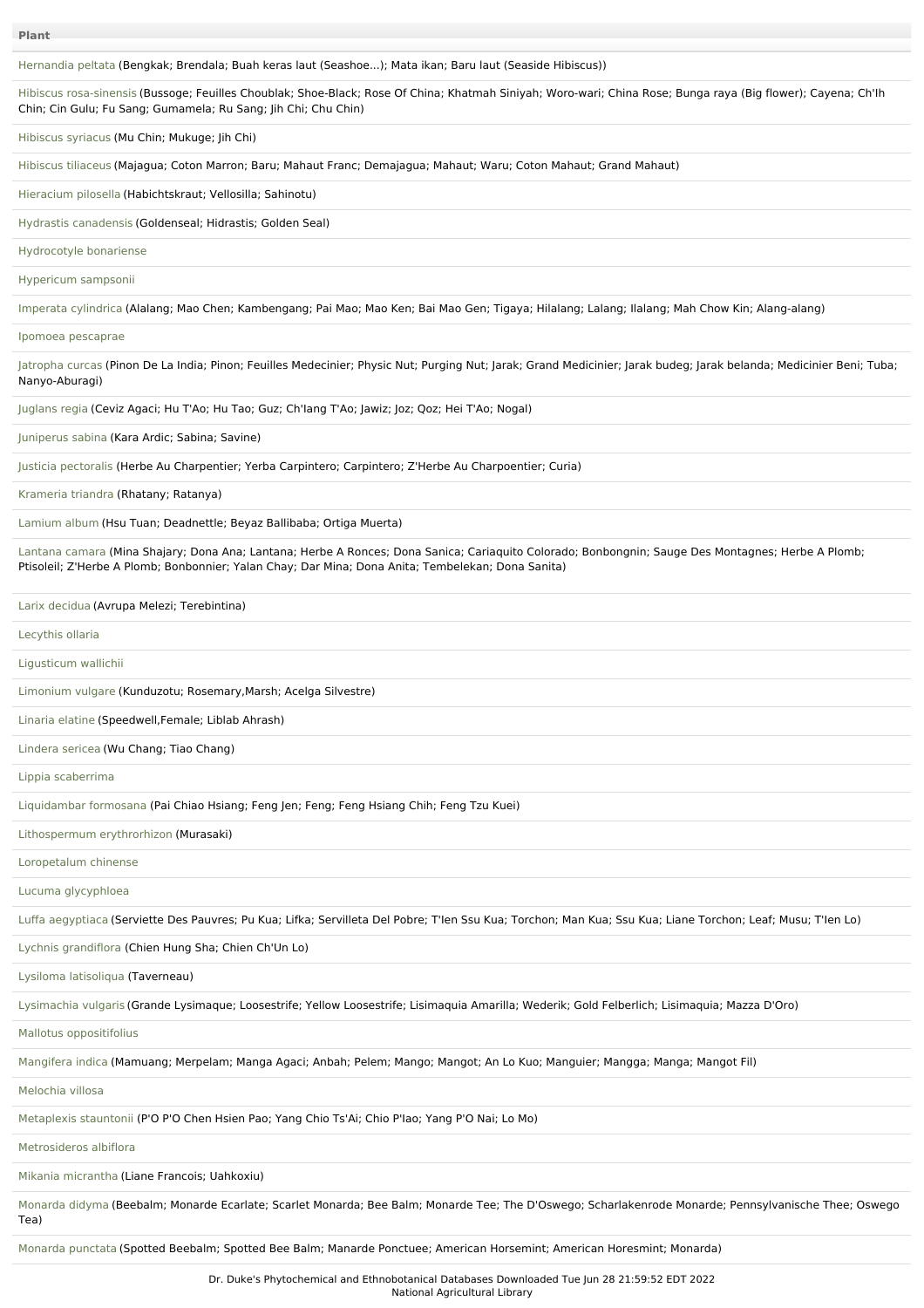Musa [paradisiaca](file:///phytochem/ethnoPlants/show/352) (Moz; Fo Shou Chiao; Mei Jen Chiao; Ya Chiao; Bananeira De S Tome; Cambur; Bananier; Chi Tzu Chiao; Kan Chiao; Niu Ju Chiao; Horse Banana; Figue; Shui Chiao; Banane Corne; Plantain; Banana; Banane Grosse Botte; Tan P'Ing Chiao; Pan Chiao; Platano; Rulo; Chiao Yu)

Musa [sapientum](file:///phytochem/ethnoPlants/show/2830) (Pisang kelat; Pisang batu; Pisang kepok; Pisang embung; Pisang swanggi; Banana; Platano; Pisang; Pisang batoe)

[Nelumbo](file:///phytochem/ethnoPlants/show/81) nucifera (Lien Ou; Lien Hua; Fu Ch'U; Shih Lien Tzu; Mi; Hsia; Ch'Ieh; Lien Shih; Kaya; Lien I; Hung Pai Lien Hua; Lotus Bean; Lotus,Blue; Lien Tzu Hsin; Han T'Ao; Ti; Lien Tzu; Chieh Fen; Ho; I; Hasu; Ou Fen; Lien; Ho Yeh; Ho Lien Hua; Ou; Fo Tso Hsu)

Nuphar [variegatum](file:///phytochem/ethnoPlants/show/7724)

[Nymphaea](file:///phytochem/ethnoPlants/show/1485) alba (Nenufar Blanco; Pondlily,White; Beyaz Nilufer)

[Nymphaea](file:///phytochem/ethnoPlants/show/6015) sp (Nenuphar)

Oenanthe [stolonifera](file:///phytochem/ethnoPlants/show/1158) (Ch'In Ts'Ai; Shui Chin; K'U Chin)

Panax [pseudoginseng](file:///phytochem/ethnoPlants/show/1316)

Papaver [somniferum](file:///phytochem/ethnoPlants/show/744) (Adormidera; Opium; Kheshkhash Abu Al Noum; Madat; Adormidero; Opium Poppy; Poppy; O Fang; Chandu; Yu Mi; Ya P'Ien; Gelinjik; Poppy,Opium; O Fu Jung; O P'Ien; Hashas; Tengkoh)

[Parabarium](file:///phytochem/ethnoPlants/show/1750) micranthus

Paspalum [conjugatum](file:///phytochem/ethnoPlants/show/6982)

[Paullinia](file:///phytochem/ethnoPlants/show/87) pinnata (Liane Carree; Bejuco Costilla; Bejuco De Tres Filos)

[Pedicularis](file:///phytochem/ethnoPlants/show/7598) pectinata (Misran)

[Perezia](file:///phytochem/ethnoPlants/show/5106) rigida

[Perezia](file:///phytochem/ethnoPlants/show/8359) wrightii

[Petroselinum](file:///phytochem/ethnoPlants/show/1413) sativum (Ma'Danos)

[Piliostigma](file:///phytochem/ethnoPlants/show/959) thonningii (Musomo)

Pinus [palustris](file:///phytochem/ethnoPlants/show/2242) (Longleaf Pine; Sarala)

Piper [aduncum](file:///phytochem/ethnoPlants/show/3137) (Guayuyo; Sureau; Guayuyo Blanco; Bois Sureau; Anisillo; Bois Major; Guayuyo Manso)

Piper [angustifolium](file:///phytochem/ethnoPlants/show/2245) (Matico; Yerba Del Soldato; Herbe Du Soldat; Soldier'S Herb; Palo Del Soldado; Erba Di Soldat)

Piper [guineense](file:///phytochem/ethnoPlants/show/458) (Ashanti Pepper)

Piper [marginatum](file:///phytochem/ethnoPlants/show/760)

Piper [puberulum](file:///phytochem/ethnoPlants/show/3808)

Pistacia [lentiscus](file:///phytochem/ethnoPlants/show/1468) (Masticke; Egyptian Mastich; Mastic; Mastic Resin; Lentiscus; Sakiz Agaci; Almaciga; Mastix; Pistache; Schinos; Mastiche; Lentisk; Lentisco; Masticum; Mastich)

[Plantago](file:///phytochem/ethnoPlants/show/534) asiatica (Oba-Ko)

[Plantago](file:///phytochem/ethnoPlants/show/764) erosa

Plantago [lanceolata](file:///phytochem/ethnoPlants/show/1324) (Llanten Menor; Udhainat As Sakhalah; Dar Yaprakli Sinirliot; Zibad; Gechi Qulaghi; Adhan As Sakhlah; Ribwort)

[Plantago](file:///phytochem/ethnoPlants/show/535) major (Sangkuwah; Bazir Dam Bil; Tarkuz; Lisan Al Hamal; Sangka buwah; Sangkubah; Oba-Ko; Llanten; Sei Ohr Re; Wegerlich; Sembung otot; Meloh kiloh; Otot ototan; Llanten Mayor; Buyuk Sinirliot; Ch'E Ch'Ien; Suri pandak; Ekur anjing (Dog tail); Plantain; Daum sejumbok; Arnoglossa; Gechi Qulaghi)

[Platostoma](file:///phytochem/ethnoPlants/show/5417) africanum

[Plectranthus](file:///phytochem/ethnoPlants/show/7201) mollis

[Pluchea](file:///phytochem/ethnoPlants/show/1979) odorata (Chache; Sauge; Canelon)

[Plumeria](file:///phytochem/ethnoPlants/show/3813) obtusa (Frasoigne; Franchipagne; Aleli; Frangipanier)

[Polygonum](file:///phytochem/ethnoPlants/show/1777) aviculare (Pien Hsu; Habbat Al Rae'Y; Asa Al Rae'Y; Knotweed; Knowgrass; Nana Shwana; Miti-Yanagi; Hemero Tea; Centinodia; Kus Karabugdayi; T'leh Sien Ts'Ao)

[Polygonum](file:///phytochem/ethnoPlants/show/1415) bistorta (Ch'Uan Shen; Naterwurz; Snakeroot; Kurtpencesi; Ibuki-Tora-No-O; Bistorta; Mou Meng; English Serpentary; Enjebar; Tzu Shen)

[Polygonum](file:///phytochem/ethnoPlants/show/2683) hydropiper (Yanagi-Tade; Pweve D'Ewe; Pimienta Acuatica; Daun senahun; Smartweed; Subiberi)

[Polygonum](file:///phytochem/ethnoPlants/show/6695) pubescens (Tebok seludang; Kesuma; Sekati lima paya)

[Polypodium](file:///phytochem/ethnoPlants/show/7629) barometz (Scythian Lamb; Kou Chi)

[Portulaca](file:///phytochem/ethnoPlants/show/1162) oleracea (Purslane; Porcelana; Beldroega; Suberi-Hiyu; Ancharupa; Verdolaga; Coupier; Perpine; Coupe-Pied; Parpinah; Gelang pasir; Krokot; Pourpier Commun; Berbin; Semizotu; Ma Ch'Ih Hsien; Pourpier)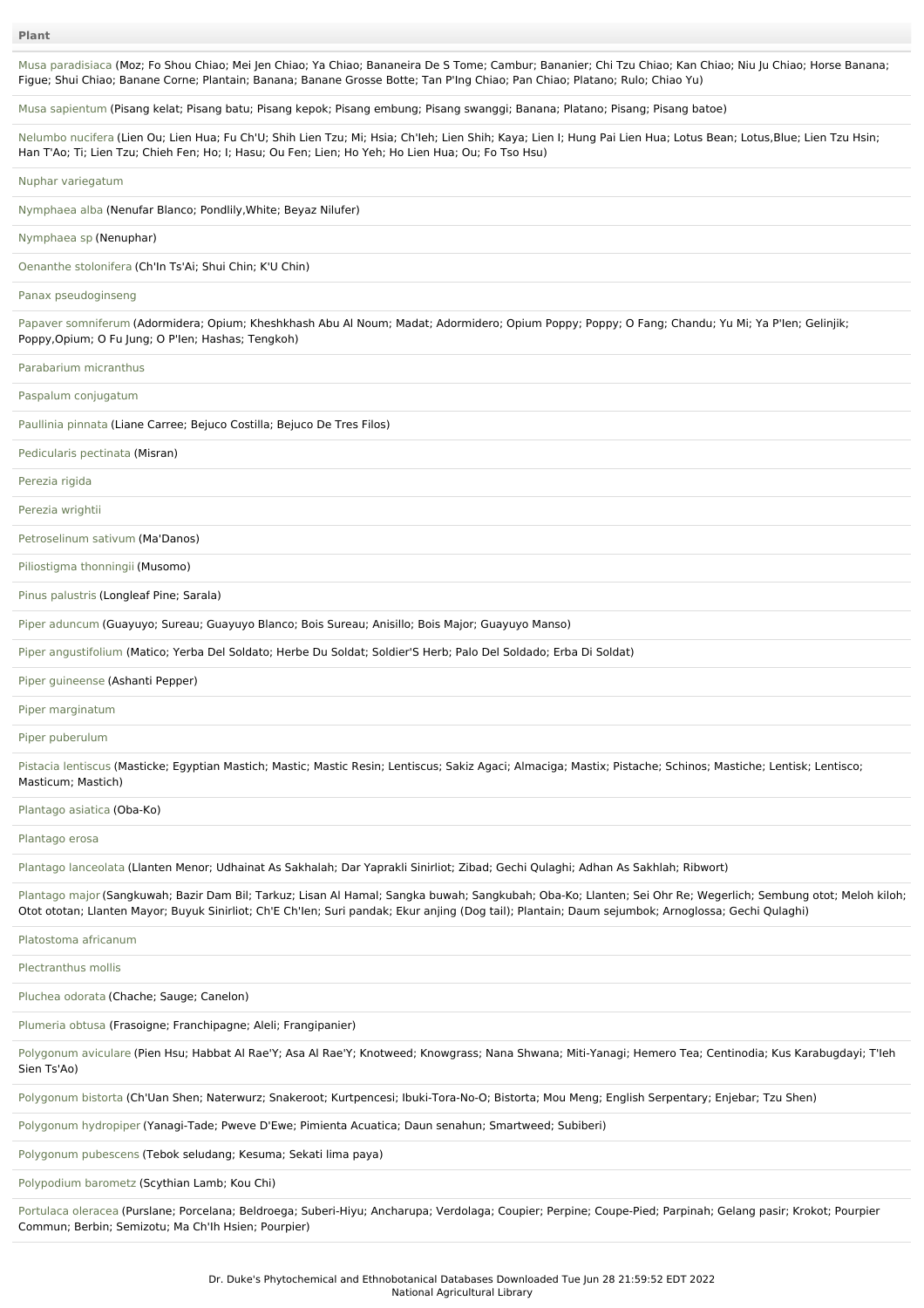[Potamogeton](file:///phytochem/ethnoPlants/show/3152) nodosus [Potentilla](file:///phytochem/ethnoPlants/show/3154) discolor (Fan Pai Ts'Ao) [Potentilla](file:///phytochem/ethnoPlants/show/3158) reptans (Cincoenrama; Fivefinger; Cinquefoil; I'Hul Khamsat Awraq; Besparmak; Five-Leaf Cinquefoil; Penthafilon; Vieleaf) Potentilla [tormentilla](file:///phytochem/ethnoPlants/show/1916) (Kurtpencesi) [Pouzolzia](file:///phytochem/ethnoPlants/show/7590) viminea (Jurang rambat; Landi) Pratia [nummularia](file:///phytochem/ethnoPlants/show/4931) (Ketrus alas) Prunus [virginianum](file:///phytochem/ethnoPlants/show/6471) [Psidium](file:///phytochem/ethnoPlants/show/977) guajava (Goavier; Jambu portugal (Portuguese Eug; Bayawas; Perala; Guava; Jambu burong (Bird Eugenia); Jambu pelawas; Goyave; Goyavier; Jambu padang (Openfield Eugeni; Djamboe; Jambu biji (Seedy Eugenia); Djambu; Dipajaya; Petokal; Tokal; Guayaba; Gouyave) Pteris [multifida](file:///phytochem/ethnoPlants/show/1787) (Feng Wei Cao) [Pterocarpus](file:///phytochem/ethnoPlants/show/980) marsupium (Vengai Padauk; Kino Indien; Khune; Indian Kino) [Pterocarpus](file:///phytochem/ethnoPlants/show/3168) officinalis (Drago; Bois Nago) Pyrola [rotundifolia](file:///phytochem/ethnoPlants/show/3170) (Vintergron; Holzmangold; Sundew; Pyrola,Round-Leaved; Round-Leaved Wintergreen; Pirola; Pyrole A Grappes; Lu Ti Ts'Ao; Rondbladig Wintergroenkruid) [Pyrrosia](file:///phytochem/ethnoPlants/show/6286) lingua (Hitotuba) [Quercus](file:///phytochem/ethnoPlants/show/2715) alba (Chene Blanc; White Oak; Witte Eik; Oak,White; Roble; Weisse Eiche) [Quercus](file:///phytochem/ethnoPlants/show/3176) robur (English Oak; Encina; Chene; Oak; Cervalho; Mese; Rovere) [Rafflesia](file:///phytochem/ethnoPlants/show/2618) patma (Patma sari) [Rehmannia](file:///phytochem/ethnoPlants/show/1328) glutinosa (Sheng Di; Kaikei-Zio; Ti Huang; Ti Huang Chiu; Sheng Ti Huang; Akaya-Zio; Shu Ti Huang) Rheedia [verticillata](file:///phytochem/ethnoPlants/show/5788) (Bois Diou) [Rhizophora](file:///phytochem/ethnoPlants/show/1559) mangle (K'Ao Hua; Mangrove; Mangle Colorado; Mangle Rojo; Manglier Chandelle; Manglier Rouge; Manglier Noir; Ch'Ieh Ting; Red Mangrove) Rhus [coriaria](file:///phytochem/ethnoPlants/show/3186) (Sommak; Zumaque; Sumac; Sumak Agaci; Sumbaq; Tursh; Sumak; Somack; Notia) Rhus [cotinus](file:///phytochem/ethnoPlants/show/2263) (Zerdecop; Sumack) Rhus [glabra](file:///phytochem/ethnoPlants/show/2865) (Ciplak Sumak Agaci; Upland Sumach; Smooth Sumach; White Shoemake) Rhus [typhina](file:///phytochem/ethnoPlants/show/7388) (Sumac; Smack; Shumach; Staghorn Sumach) Rubia [cordifolia](file:///phytochem/ethnoPlants/show/107) (Ch'Ien; Ch'Ien Ts'Ao; Hsueh Chien Ch'Ou; Ti Hsueh; Manjistha; Jan Fei Ts'Ao; Sou) Rubus [tephrodes](file:///phytochem/ethnoPlants/show/1419) Rumex [acetosa](file:///phytochem/ethnoPlants/show/3930) (Lapathus; Shan Tang Ti; Suan Mo; Acedera; Sorrel; Vinagrella; Sorrel,Garden; Kuzukulagi; Shan Ta Huang) Ruta [graveolens](file:///phytochem/ethnoPlants/show/232) (Henruda; Ubat atal; Yun Hsiang Ts'Ao; Bahce Sedefotu; Rue; Ruta; Godong mungu; Rue Fetide; Ruda; Sadal; Aruda) Salmalia [malabarica](file:///phytochem/ethnoPlants/show/3199) (Mu Mien Shu) Salvia [officinalis](file:///phytochem/ethnoPlants/show/2107) (Tibbi Adacayi; Salvia; Sarubia; Sage) [Sanguisorba](file:///phytochem/ethnoPlants/show/2485) minor (Kucuk Kanotu; Burnet) [Sanguisorba](file:///phytochem/ethnoPlants/show/1800) officinalis (Pimpernel; Tibbi Kanotu; Ware-Moko; Pimpinela Mayor) Sanicula [europaea](file:///phytochem/ethnoPlants/show/1336) (European Sanicle; Devekulagi; Wood Marche) [Schefflera](file:///phytochem/ethnoPlants/show/1803) arboricola Sedum [makinoi](file:///phytochem/ethnoPlants/show/382) Sedum [spathulifolium](file:///phytochem/ethnoPlants/show/7630) Selaginella [tamariscina](file:///phytochem/ethnoPlants/show/1425) (Iwa-Hiba) [Sempervivum](file:///phytochem/ethnoPlants/show/1343) tectorum (Kayakorugu; Houseleek; Roof Houseleek; Siempreviva Mayor; Herba De Foc; Hauswurz; Hen-And-Chickens; Cuvakaca; Haus Wachs; Djibaube) Senecio [jacobaea](file:///phytochem/ethnoPlants/show/4335) (Yakubun Kanaryaotu; Ragwort; Hierba De Santiago) [Senecio](file:///phytochem/ethnoPlants/show/1426) vulgaris (Common Groundsel; Shikh Al Rabee'; Boton D'Or; Groundsel; Kanaryaotu; Hierba Cana)

[Sida](file:///phytochem/ethnoPlants/show/6480) sp

**Plant**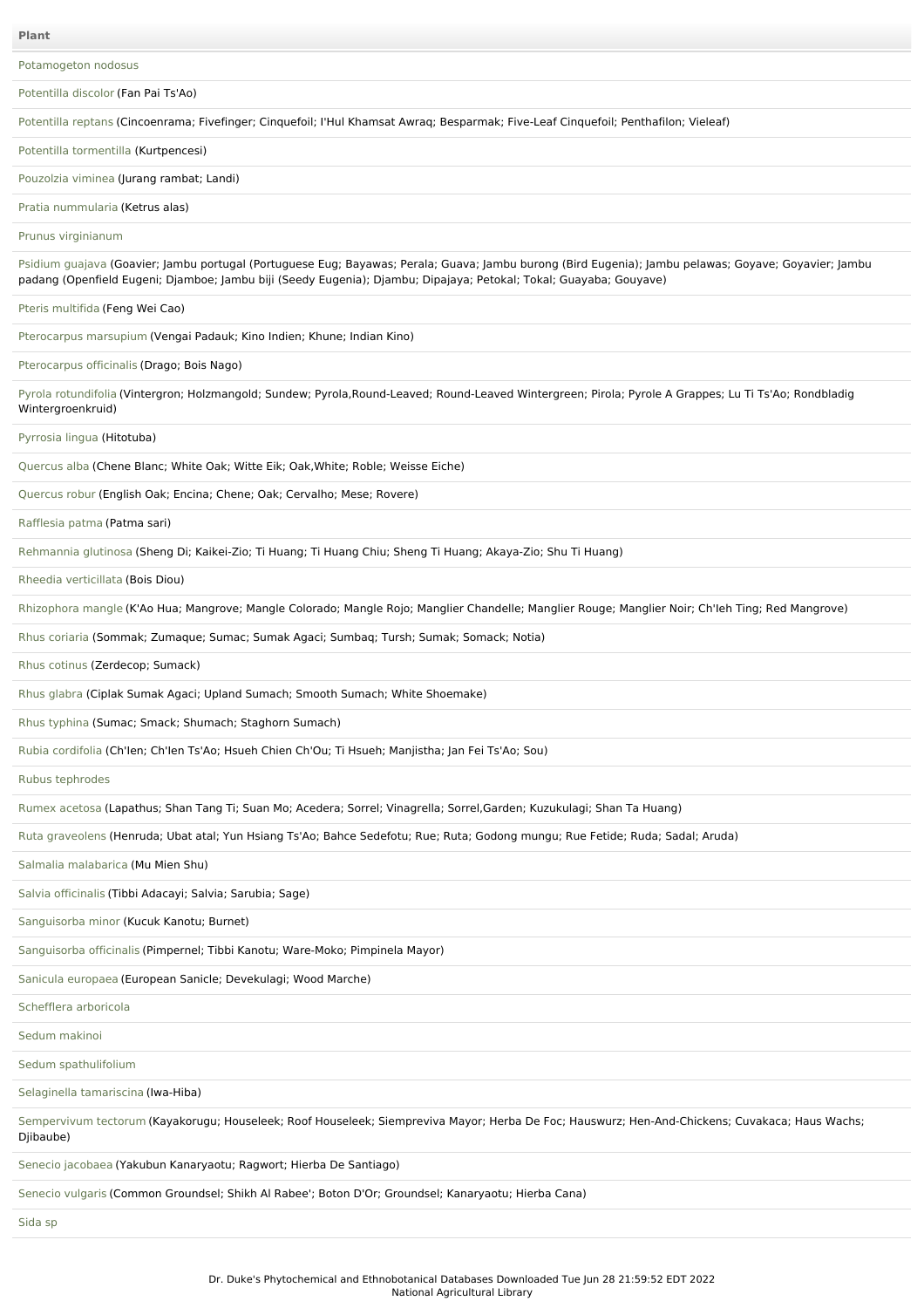# **Plant**

| Plant                                                                                                                                                          |
|----------------------------------------------------------------------------------------------------------------------------------------------------------------|
| Silybum marianum (Meryemanadikeni; Thistle,Lady'S; Kanger; Ku'Ub; Kenger; Maria-Azami; Variegated Thistle; Holy Thistle; Cardo Mariano)                        |
| Smilacina stellata                                                                                                                                             |
| Solanum hirtum                                                                                                                                                 |
| Solanum torvum (Soushumber; Z'Amorette; Terong pipit puteh (Wht sparro; Tabacon; Berenjena Cimarrona; Poka)                                                    |
| Solidago sp (Goldenrod)                                                                                                                                        |
| Solidago virgoaurea (Yahudiotu)                                                                                                                                |
| Sonneratia caseolaris (Betah; Jedaba; Bidada; Berembang; Pedada; Perepat)                                                                                      |
| Sophora japonica (Huai; Huai Chih Chiu)                                                                                                                        |
| Sparganium ramosum (Bur Reed; Biodo; Astiger Igelskolben)                                                                                                      |
| Sparganium stoloniferum                                                                                                                                        |
| Stachys sylvatica (Woundwort, Hedge; Ortiga Hedionda)                                                                                                          |
| Stenoloma chusana                                                                                                                                              |
| Stenotaphrum helferi (Ramput dada lipan (Centipede)                                                                                                            |
| Styphelia suaveolens (Bacay)                                                                                                                                   |
| Suriana maritima (Crisse Marine)                                                                                                                               |
| Symphytum officinale (Consuelda; Comfrey; Buyuk Karakafesotu; Liane Chique; Hirehari-So; Bourrache; Consoude; Borraja)                                         |
| Symplocos laurina                                                                                                                                              |
| Tabernaemontana citrifolia (Palo De Leche; Pegojo; Cojon De Gato; Bois Lait; Leteuil)                                                                          |
| Tagetes patula (Qadifah; Copada; Souci; Flewurs Souci; Ja'Fari; Gula Zard; Clavel De Los Muertos)                                                              |
| Tecoma sp (Tekoma)                                                                                                                                             |
| Tetrastigma hemsleyanum                                                                                                                                        |
| Thuja orientalis (Nioi-Hiba; Po Tzu Jen; Po Hsiang Sui; Po; Pien Po; Po Tzu; Po Shih; Po Yeh Chiu)                                                             |
| Tillandsia usenoides (Barbe Pagnole; Barbe Espagnole)                                                                                                          |
| Tillandsia usneoides (Barba De Velho; Barbe; Barbe Bois; Guajaca; Barbe Pangnole)                                                                              |
| Trachycarpus excelsa                                                                                                                                           |
| Trachycarpus fortunei                                                                                                                                          |
| Tradescantia erecta (Telgrafcicegi)                                                                                                                            |
| Tridax procumbens                                                                                                                                              |
| Trillium erectum (American Beth Root; American Birthroot; Amerikaanse Drielingenwortel; Trillie Americain; Bethroot; Amerikanische Drillingswurzel; Birthroot) |
| Trillium pendulum (Trilling Herb; Birthroot; Drillingskraut; Beth Herb; Troix Jumeaux; Drielingenkruid)                                                        |
| Typha latifolia (Cattail; Gama)                                                                                                                                |
| Urena lobata (Pepulut; Cadillo; Cousin; Escoba; Legetan; Cadillo De Perro; Pulut lembu; Kelutut; Pulut-pulut; Pulut; Petit Cousin; Pulutan)                    |
| Urtica dioica (Kazink; Stinging Nettle; Gerrais; Isirgan; Nabat Al Nar; Bigstring Nettle; Ortiga Mayor; Nettle, Common)                                        |
| Vaccinium myrtillus (Cayuzumu; Arandano; Blueberry)                                                                                                            |
| Verbascum sinaiticum                                                                                                                                           |
| Vinca minor (Cezayirmeneksesi; Common Periwinkle; Vincapervinca)                                                                                               |
| Vitis vinifera (Grape; P'U T'Ao Chiu; Vite; Vigne; Asma; European Grape; Raisin; Auzum; P'U T'Ao; Roseinekaerne; Tray; I'Nab; Vid)                             |
| Warszewiczia coccinea                                                                                                                                          |
| Woodfordia floribunda (Fulsee Flower; Seduwayah; Dhataki; Dhauta; Dhataki Pushpa)                                                                              |
| Wrightia tomentosa (Daira; Duahi)                                                                                                                              |
| Xanthium strumarium (Kucuk Siracaotu; Buah anjang; Chuan Erh; Gatico; Cang Er Zi; Erh Tang; Lizzaij; Hsi Erh; Ona-Momi; Ts'Ang Erh; Cadillo; Yang Fu Lai)      |
| Xerophyllum tenax                                                                                                                                              |